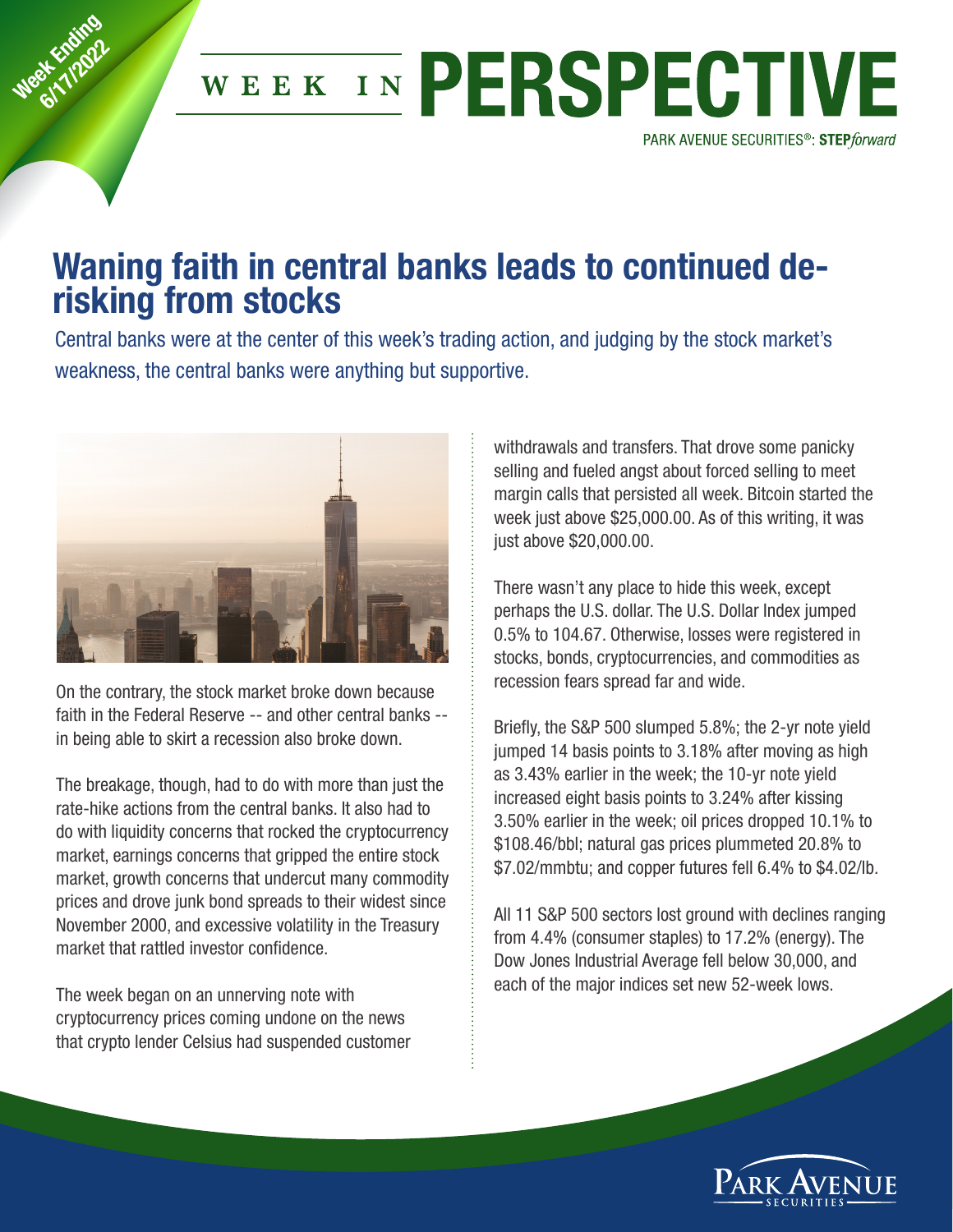The energy sector, which was -- and still is -- the best-performing sector this year (+31.4%), was arguably the benchmark for the recession trade that dominated the stock market. It broke down on momentum-driven selling interest that was precipitated by concerns about a major slowdown in global demand in coming months as world economies feel the pinch of rapidly rising interest rates.

The Federal Reserve was the focal point, ending a two-day meeting on Wednesday with a decision to raise the target range for the fed funds rate by 75 basis points to 1.50-1.75% and offering updated projections that showed a downward revision to 2022 real GDP growth (to 1.7% from 2.8%), an upward revision to 2022 PCE price inflation (to 5.2% from 4.3%), a stark adjustment in the median estimate for the fed funds rate in 2022 (to 3.4% from 1.9%), and a median estimate placing the Fed's terminal rate at 3.8%.

Fed Chair Powell added at his press conference that the July meeting will likely feature either a 50-basis point or 75-basis point rate hike. He also expressed a commitment to getting inflation under control, but, importantly, he created a sense of uncertainty as to whether 3.8% will ultimately be the terminal rate.

The Swiss National Bank, meanwhile, followed hot on the heels of the Fed with a surprise 50-basis point rate (its first rate hike in 15 years) that matched a similar rate hike from Brazil's central bank. The Bank of England raised its key lending rate by another 25 basis points, as expected, but downgraded its Q2 GDP forecast to -0.3% as a whole. The latter forecast was heard in conjunction with a report that the Atlanta Fed's GDPNow model estimates no growth in real GDP in Q2 versus a prior projection for 0.9% growth.

The Bank of Japan for its part continued to play the role of outlier. It left its key policy rate unchanged at -0.1% and maintained a commitment to yield curve control with an aim of keeping the 10-yr JGB yield around zero percent. That decision didn't sit well in the forex market. The yen fell 2.1% against the dollar on Friday to 134.96.

Separately, the ECB held an emergency meeting on Wednesday to develop a plan to mitigate the bond fragmentation issues afflicting confidence in the eurozone's outlook.

In sum, there were widespread worries about the current policy approaches being pursued by the central banks. The fear of a policy mistake was wrapped up in all of them. The principal driver, though, boiled down to growth concerns that revolved around stagflation and recession.

Neither outcome would bode well for the earnings prospects for most companies, which is why most stocks fell prone to further selling interest this week. Effectively, there was a loss of faith in current earnings estimates that went hand-inhand with the waning faith in central banks to control inflation without inviting a recession.

Accordingly, the de-risking from stocks continued to be the default position.

- Dow Jones Industrial Average: -17.7% YTD
- S&P 400: -21.9% YTD
- S&P 500: -22.9% YTD
- Russell 2000: -25.8% YTD
- Nasdaq Composite: -31.0% YTD